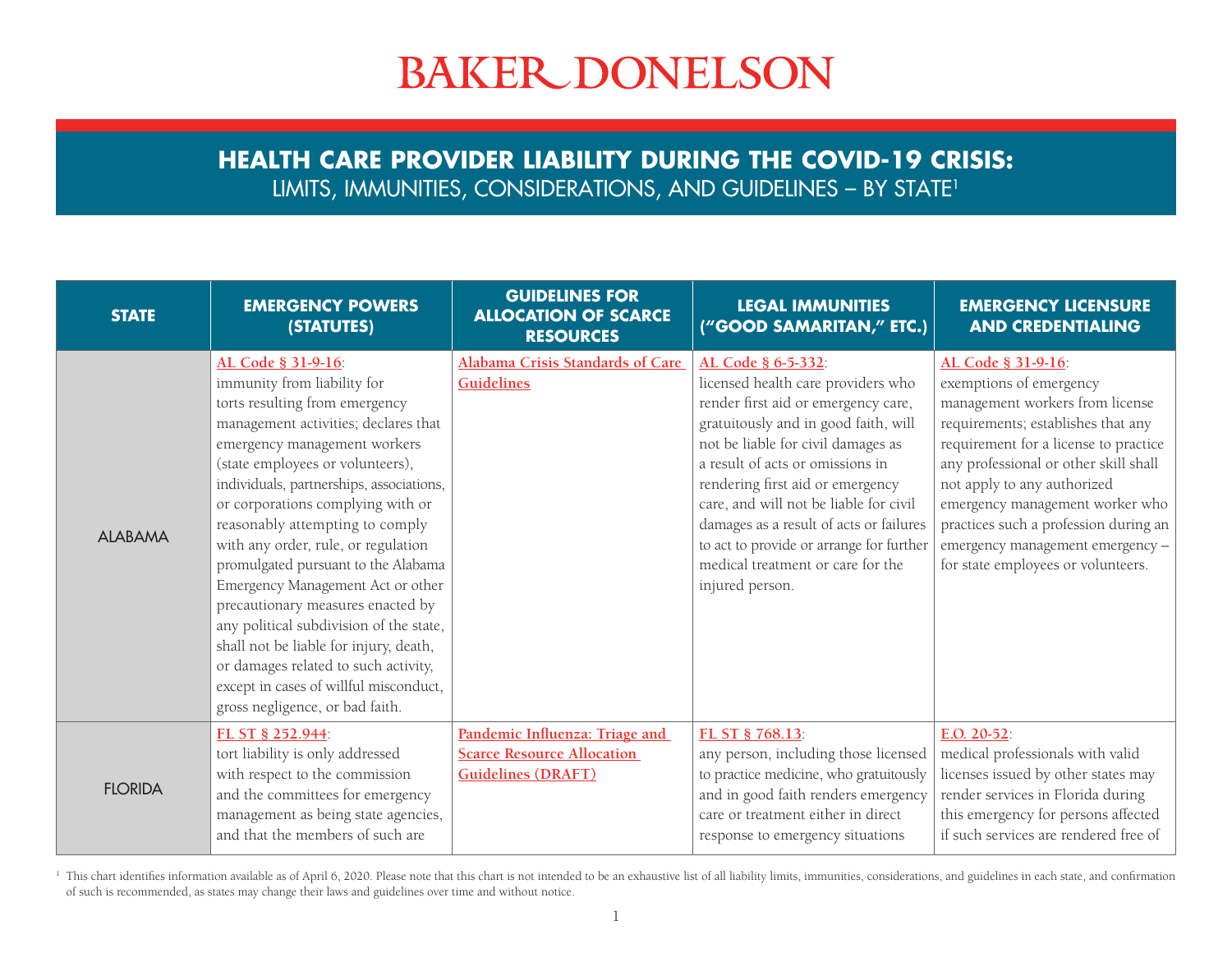| <b>STATE</b>                  | <b>EMERGENCY POWERS</b><br>(STATUTES)                                                                            | <b>GUIDELINES FOR</b><br><b>ALLOCATION OF SCARCE</b><br><b>RESOURCES</b> | <b>LEGAL IMMUNITIES</b><br>("GOOD SAMARITAN," ETC.)                                                                                                                                                                                                                                                                                                                                                                                                                                                                                                                                                                                                                                                                                                                                                                                                                                                                                                                                                                                                                                                                                                                                                                                                                                                                                                                                                                                                                            | <b>EMERGENCY LICENSURE</b><br><b>AND CREDENTIALING</b>                                                   |
|-------------------------------|------------------------------------------------------------------------------------------------------------------|--------------------------------------------------------------------------|--------------------------------------------------------------------------------------------------------------------------------------------------------------------------------------------------------------------------------------------------------------------------------------------------------------------------------------------------------------------------------------------------------------------------------------------------------------------------------------------------------------------------------------------------------------------------------------------------------------------------------------------------------------------------------------------------------------------------------------------------------------------------------------------------------------------------------------------------------------------------------------------------------------------------------------------------------------------------------------------------------------------------------------------------------------------------------------------------------------------------------------------------------------------------------------------------------------------------------------------------------------------------------------------------------------------------------------------------------------------------------------------------------------------------------------------------------------------------------|----------------------------------------------------------------------------------------------------------|
| <b>FLORIDA</b><br>(CONTINUED) | officers, employees, or agents of the<br>state for the purpose of sovereign<br>immunity in accord with § 768.28. |                                                                          | related to and arising out of a public<br>health emergency, a state of emergency,<br>or at the scene of an emergency<br>outside a hospital, doctor's office,<br>or other place having proper medical<br>equipment, without objection of the<br>injured victim, shall not be held liable<br>for any civil damages as a result of<br>such care or treatment or as a result<br>of any act or failure to act in providing<br>or arranging further medical treatment<br>where the person acts as a reasonably<br>prudent person would have acted<br>under the same or similar<br>circumstances; any health care<br>provider, including a licensed<br>hospital, providing emergency<br>services pursuant to statutory<br>obligations shall not be held liable<br>for civil damages as a result of such<br>medical care or treatment unless such<br>damages result from providing, or<br>failing to provide, medical care or<br>treatment under circumstances<br>demonstrating a reckless disregard<br>for the consequences so as to affect<br>the life or health of another; any<br>person whose acts or omissions are<br>not otherwise covered by this statute<br>and who participate in emergency<br>response activities under the direction<br>of or in connection with a community<br>emergency response team, local<br>emergency management agencies, the<br>Division of Emergency Management,<br>or FEMA is not liable for civil damages<br>as a result of care, treatment, or | charge and under the auspices of the<br>American Red Cross or the Florida<br>Department of Health (§ 7). |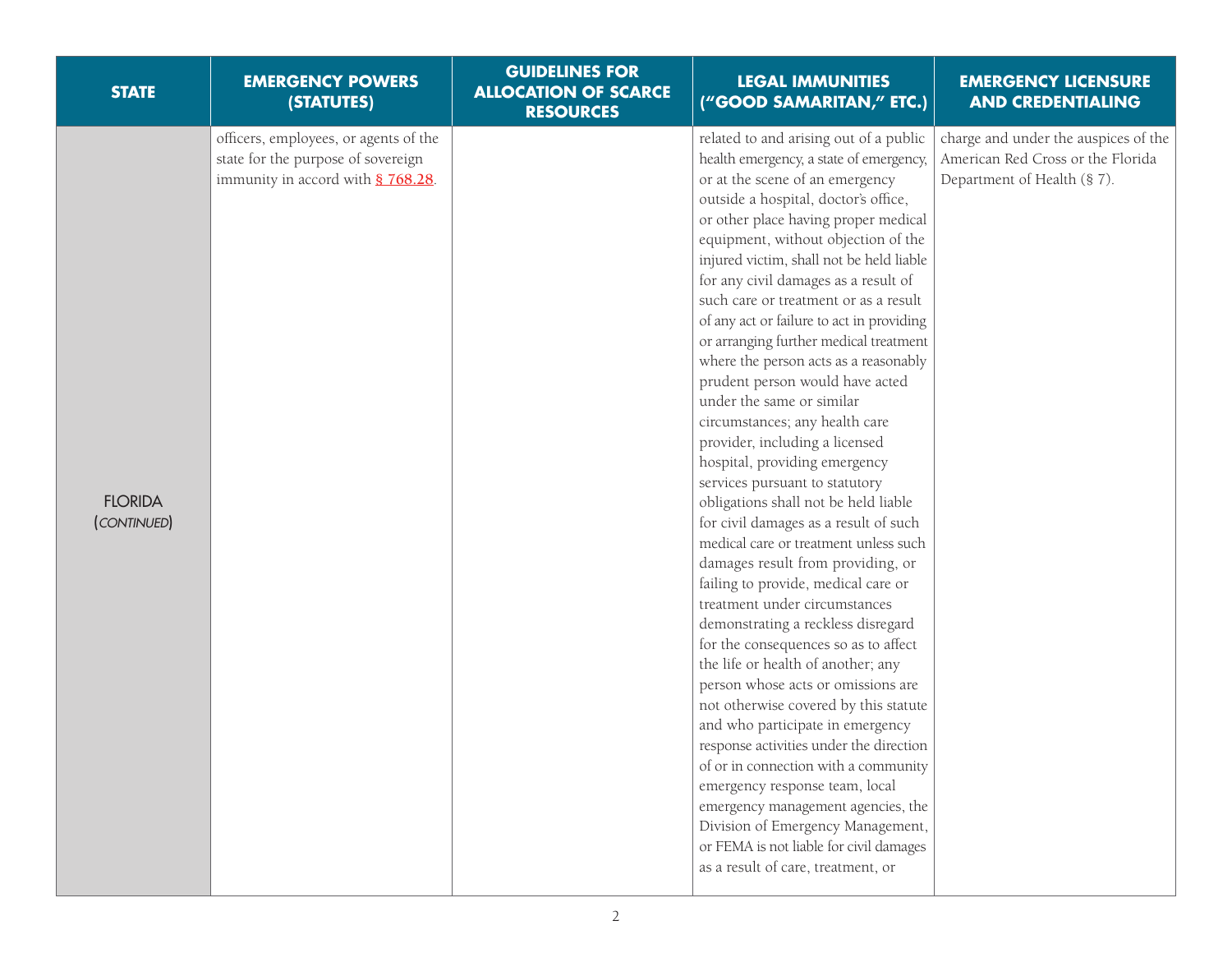| <b>STATE</b>                  | <b>EMERGENCY POWERS</b><br>(STATUTES)                                                                                                                                                                                                                                                                                                                                                                                                                                                                                                                                                                                                                                                                                                                                                                                                                                                                                                                                                                                                                                                                                       | <b>GUIDELINES FOR</b><br><b>ALLOCATION OF SCARCE</b><br><b>RESOURCES</b>                                                                             | <b>LEGAL IMMUNITIES</b><br>("GOOD SAMARITAN," ETC.)                                                                                                                                                                                                                                                                                                                                                                                                                                                                                                                                                                                                                                                                                                                                                                                                                                                                                                                                                                                    | <b>EMERGENCY LICENSURE</b><br><b>AND CREDENTIALING</b>                                                                                                                                                                                                                                                 |
|-------------------------------|-----------------------------------------------------------------------------------------------------------------------------------------------------------------------------------------------------------------------------------------------------------------------------------------------------------------------------------------------------------------------------------------------------------------------------------------------------------------------------------------------------------------------------------------------------------------------------------------------------------------------------------------------------------------------------------------------------------------------------------------------------------------------------------------------------------------------------------------------------------------------------------------------------------------------------------------------------------------------------------------------------------------------------------------------------------------------------------------------------------------------------|------------------------------------------------------------------------------------------------------------------------------------------------------|----------------------------------------------------------------------------------------------------------------------------------------------------------------------------------------------------------------------------------------------------------------------------------------------------------------------------------------------------------------------------------------------------------------------------------------------------------------------------------------------------------------------------------------------------------------------------------------------------------------------------------------------------------------------------------------------------------------------------------------------------------------------------------------------------------------------------------------------------------------------------------------------------------------------------------------------------------------------------------------------------------------------------------------|--------------------------------------------------------------------------------------------------------------------------------------------------------------------------------------------------------------------------------------------------------------------------------------------------------|
| <b>FLORIDA</b><br>(CONTINUED) |                                                                                                                                                                                                                                                                                                                                                                                                                                                                                                                                                                                                                                                                                                                                                                                                                                                                                                                                                                                                                                                                                                                             |                                                                                                                                                      | services provided gratuitously in such<br>capacity and resulting from any act<br>or failure to act in such capacity in<br>providing or arranging further care,<br>treatment, or services, if such person<br>acts as a reasonably prudent person<br>would have acted under the same or<br>similar circumstances.                                                                                                                                                                                                                                                                                                                                                                                                                                                                                                                                                                                                                                                                                                                        |                                                                                                                                                                                                                                                                                                        |
| <b>GEORGIA</b>                | Ga. Code Ann. § 38-3-35:<br>neither the state nor any political<br>subdivision of the state, nor the agents<br>or representatives thereof, shall be<br>liable for personal injury or property<br>damage sustained by any person<br>appointed or acting as a volunteer<br>emergency management worker or<br>member of any agency engaged in<br>emergency management activity;<br>neither the state nor any political<br>subdivision of the state, nor the<br>employees, agents, or representatives<br>thereof, nor any volunteer or auxiliary<br>emergency management worker or<br>member of any agency engaged in<br>emergency management activity<br>complying with or reasonably<br>attempting to comply with this<br>Emergency Management chapter,<br>or any order, rule, regulation, or<br>precautionary measure enacted<br>thereby, or pursuant to any ordinance<br>relating to precautionary measures<br>enacted by any political subdivision<br>of the state, shall be liable for the<br>death of or injury to a person or for<br>damage to property as a result of any<br>such activity, except in cases of willful | <b>Sustaining Essential Health</b><br><b>Services in a Crisis Care</b><br><b>Environment: A Scarce Resource</b><br><b>Decision Framework (DRAFT)</b> | Ga. Code Ann. § 31-11-8:<br>no licensed ambulance service<br>provider, or physician advising such<br>ambulance service provider, shall be<br>civilly liable for damages resulting<br>from acts or omissions by such<br>persons in rendering emergency care<br>to a victim (for the physician, the<br>damages cannot be the result of<br>willful or wanton negligence),<br>when said emergency services are<br>performed for no remuneration.<br>Ga. Code Ann. § 51-1-29:<br>any person, including any person<br>licensed to practice medicine and<br>licensed to render services ancillary<br>thereto, who in good faith renders<br>emergency care at the scene of an<br>accident or emergency to the victims<br>thereof without making any charge<br>therefore shall not be liable for any<br>civil damages as a result of any act or<br>omission by such person in rendering<br>emergency care as a result of any act<br>or failure to act to provide or arrange<br>for further medical treatment or care<br>for the injured person. | E.O. 03.23.20.02:<br>allows the grant of temporary licenses<br>to physicians and nurses who apply<br>for a temporary license and are<br>currently licensed equivalently in<br>good standing by corresponding<br>boards in other states to assist with<br>the needs of this public health<br>emergency. |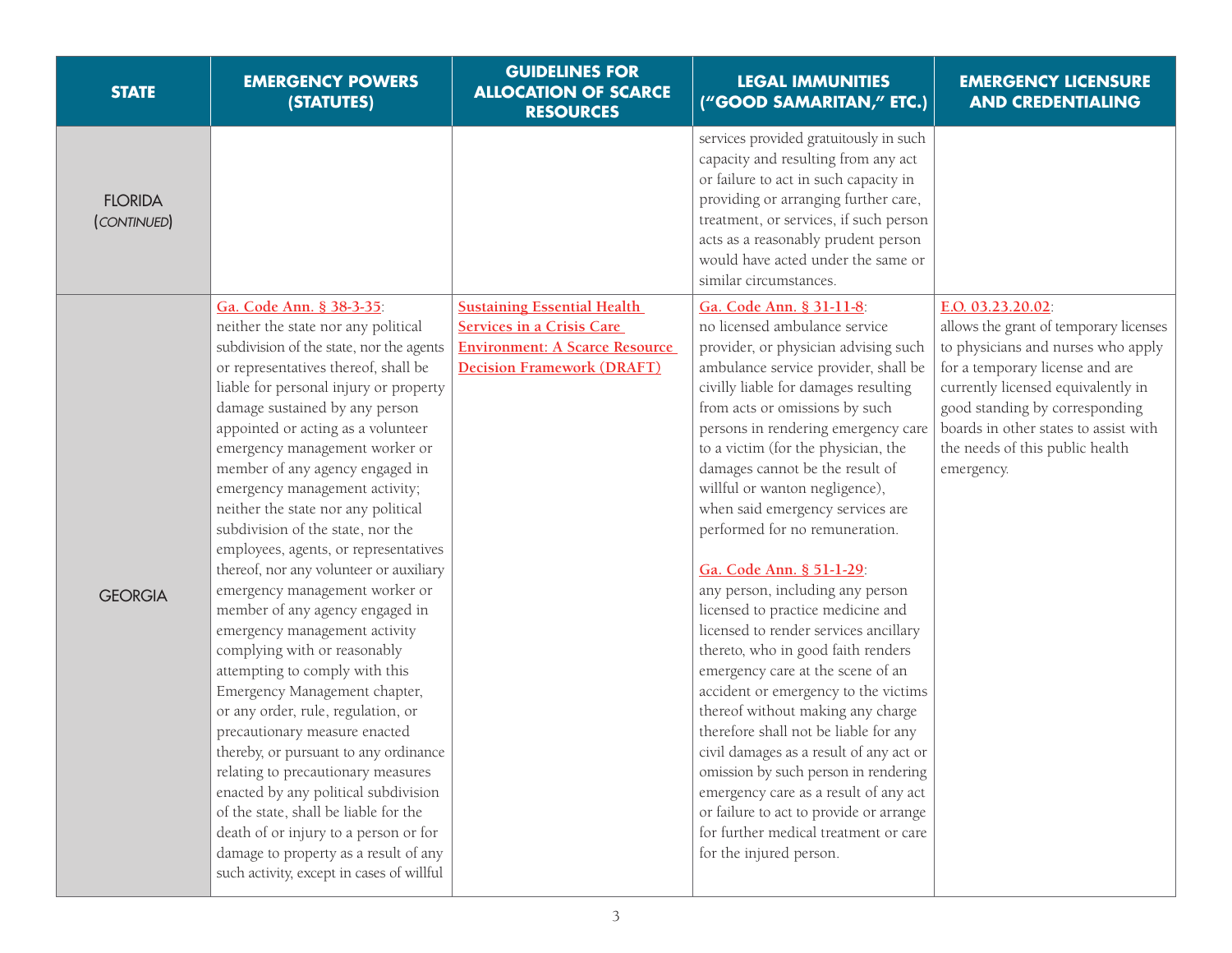| <b>STATE</b>                  | <b>EMERGENCY POWERS</b><br>(STATUTES)          | <b>GUIDELINES FOR</b><br><b>ALLOCATION OF SCARCE</b><br><b>RESOURCES</b> | <b>LEGAL IMMUNITIES</b><br>("GOOD SAMARITAN," ETC.)                                                                                                                                                                                                                                                                                                                                                                                                                                                                                                                                                                                                                                                                                                                                                                                                                                                                                                                                                                                                                                                                                                                                                                                                                                                                                                                                                             | <b>EMERGENCY LICENSURE</b><br><b>AND CREDENTIALING</b> |
|-------------------------------|------------------------------------------------|--------------------------------------------------------------------------|-----------------------------------------------------------------------------------------------------------------------------------------------------------------------------------------------------------------------------------------------------------------------------------------------------------------------------------------------------------------------------------------------------------------------------------------------------------------------------------------------------------------------------------------------------------------------------------------------------------------------------------------------------------------------------------------------------------------------------------------------------------------------------------------------------------------------------------------------------------------------------------------------------------------------------------------------------------------------------------------------------------------------------------------------------------------------------------------------------------------------------------------------------------------------------------------------------------------------------------------------------------------------------------------------------------------------------------------------------------------------------------------------------------------|--------------------------------------------------------|
| <b>GEORGIA</b><br>(CONTINUED) | misconduct, gross negligence, or<br>bad faith. |                                                                          | Ga. Code Ann. § 51-1-29.1:<br>unless it is established that injuries or<br>death were caused by gross negligence<br>or willful or wanton misconduct, no<br>licensed health care provider who<br>voluntarily and without expectation<br>or receipt of compensation provides<br>professional services for and at the<br>request of a hospital, nonprofit<br>organization, or agency of the state,<br>nor the licensed hospital or nonprofit<br>organization, shall be liable for<br>damages or injuries alleged to have<br>been sustained by the person nor for<br>damages for the injury or death of<br>the person when the injuries or<br>death are alleged to have occurred<br>due to an act or omission in the<br>rendering of such services.<br>Ga. Code Ann. § 51-1-29.2:<br>any person and any association, entity,<br>and the officers, employees, and<br>agents of such, when working in<br>coordination and under the direction<br>of an appropriate state agency, who<br>voluntarily and without expectation<br>or receipt of compensation provides<br>services or goods in preparation for,<br>anticipation of, or during a time of<br>emergency and in a place of<br>emergency as declared by the<br>Governor shall not be civilly liable<br>to any natural person receiving<br>assistance as a result of any act or<br>omission in rendering such service<br>if such person, association, or entity |                                                        |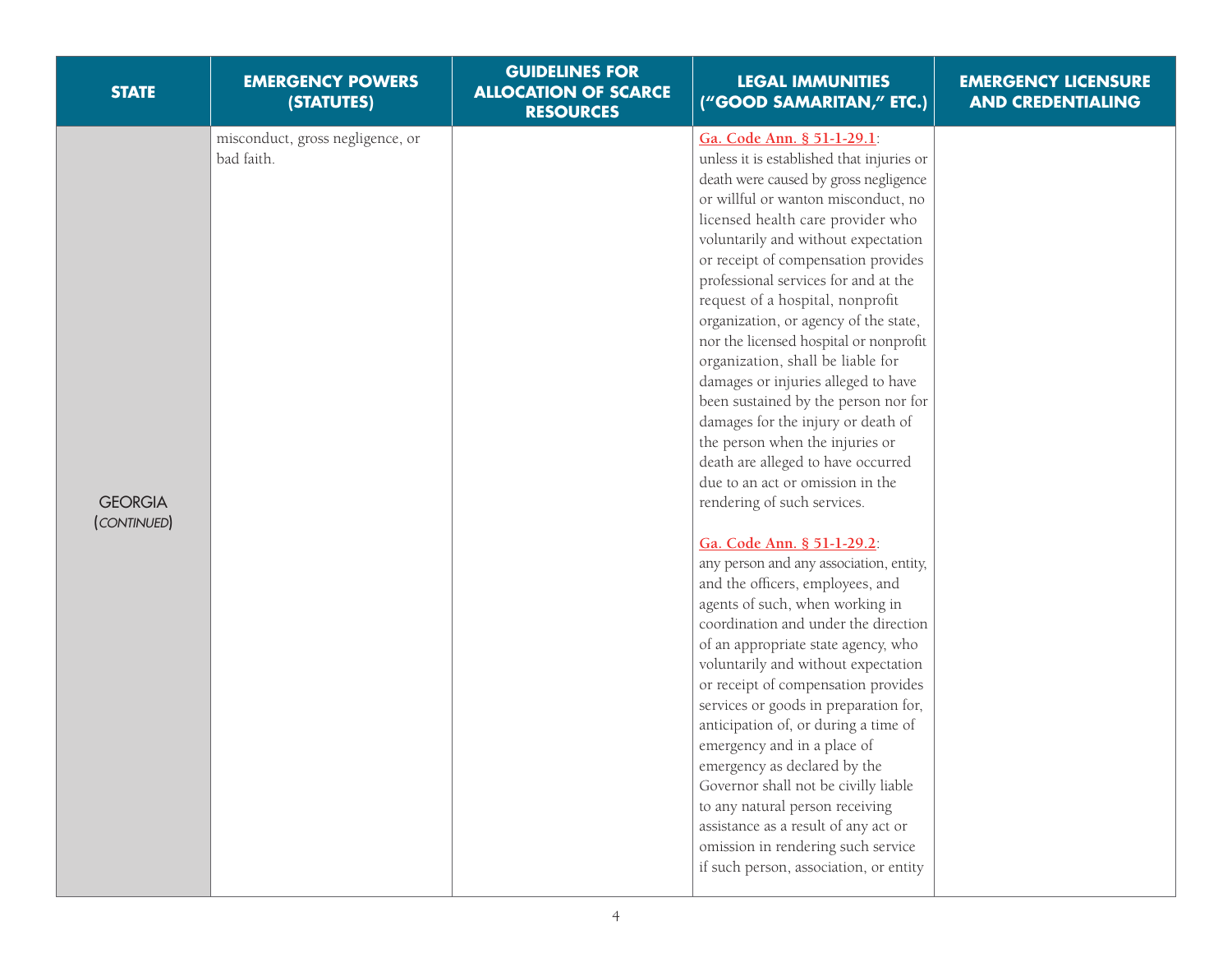| <b>STATE</b>                  | <b>EMERGENCY POWERS</b><br>(STATUTES)                                                                                                                                                                                                                                                                                                                                                                                                                                                                                                                                                                                                                                                                                                                                                                                                                                                                                                                                                                                                                                                                               | <b>GUIDELINES FOR</b><br><b>ALLOCATION OF SCARCE</b><br><b>RESOURCES</b>        | <b>LEGAL IMMUNITIES</b><br>("GOOD SAMARITAN," ETC.)                                                                                                                                                                                                                                                                                                                                                                                                                                                                                                                                                                                                                                                                                                                                                                                                                                                                                                                                                                                                                                                              | <b>EMERGENCY LICENSURE</b><br><b>AND CREDENTIALING</b>                                                                                                                                                                                                                                                                           |
|-------------------------------|---------------------------------------------------------------------------------------------------------------------------------------------------------------------------------------------------------------------------------------------------------------------------------------------------------------------------------------------------------------------------------------------------------------------------------------------------------------------------------------------------------------------------------------------------------------------------------------------------------------------------------------------------------------------------------------------------------------------------------------------------------------------------------------------------------------------------------------------------------------------------------------------------------------------------------------------------------------------------------------------------------------------------------------------------------------------------------------------------------------------|---------------------------------------------------------------------------------|------------------------------------------------------------------------------------------------------------------------------------------------------------------------------------------------------------------------------------------------------------------------------------------------------------------------------------------------------------------------------------------------------------------------------------------------------------------------------------------------------------------------------------------------------------------------------------------------------------------------------------------------------------------------------------------------------------------------------------------------------------------------------------------------------------------------------------------------------------------------------------------------------------------------------------------------------------------------------------------------------------------------------------------------------------------------------------------------------------------|----------------------------------------------------------------------------------------------------------------------------------------------------------------------------------------------------------------------------------------------------------------------------------------------------------------------------------|
| <b>GEORGIA</b><br>(CONTINUED) |                                                                                                                                                                                                                                                                                                                                                                                                                                                                                                                                                                                                                                                                                                                                                                                                                                                                                                                                                                                                                                                                                                                     |                                                                                 | was acting in good faith and unless<br>the damage or injury was caused by<br>the willful or wanton negligence or<br>misconduct of such natural person,<br>association, or entity.<br>Ga. Code Ann. § 51-1-29.5:<br>provides definitions for specified<br>terms in related statutes.                                                                                                                                                                                                                                                                                                                                                                                                                                                                                                                                                                                                                                                                                                                                                                                                                              |                                                                                                                                                                                                                                                                                                                                  |
| <b>LOUISIANA</b>              | La. Rev. Stat. Ann. § 29:771(B)(2)(c):<br>during a state or public health<br>emergency, any health care providers<br>shall not be civilly liable for causing<br>the death of, or injury to, any person<br>or damage to any property except in<br>the event of gross negligence or willful<br>misconduct; "health care provider"<br>is defined as a clinic, person,<br>corporation, facility, or institution -<br>or any employee or agent thereof<br>(La. Rev. Stat. Ann. § 29:762(4)).<br>La. Rev. Stat. Ann. § 1731.1<br>(note: proposed legislation is pending):<br>medical personnel who, in good faith<br>and regardless of compensation,<br>render or fail to render emergency<br>care, health care services, or first aid<br>during a declared state of emergency<br>when the state of emergency affects the<br>rendering of medical care shall not be<br>liable for any civil damages or injury<br>as a result of any act or omission<br>related to the rendering of or failure to<br>render services, unless the damages or<br>injury were caused by gross negligence<br>or willful and wanton misconduct. | <b>State Hospital Crisis Standard of</b><br><b>Care Guidelines in Disasters</b> | La. Rev. Stat. Ann. § 37:1731:<br>a licensed physician, surgeon,<br>physician assistant, or nurse who<br>in good faith gratuitously renders<br>emergency care or services at the<br>scene of an emergency to a person<br>in need shall not be liable for any<br>civil damages as a result of any act<br>or omission in rendering such care<br>or services or as a result of any act<br>or failure to act to provide or arrange<br>for further medical treatment or care,<br>unless the damage or injury was<br>caused by willful or wanton<br>misconduct or gross negligence;<br>a licensed physician, etc., who in<br>good faith responds to an imminent<br>life-threatening emergency within a<br>hospital or facility, and whose actual<br>duty in the hospital or facility did not<br>require a response to an emergency<br>situation shall not be liable for civil<br>damages resulting from any act or<br>omission in rendering emergency care<br>or services or from failure to provide<br>or arrange for further medical care<br>or treatment of the person involved,<br>unless the damage or injury was | La. Rev. Stat. Ann. § 29:764(A)(9):<br>allows for the provision of<br>temporary appointment, licensing,<br>or credentialing of health care<br>providers who are willing to assist<br>in responding to the public health<br>emergency (as referenced in <b>State</b><br><b>Executive Department Proclamation</b><br>25 JBE 2020). |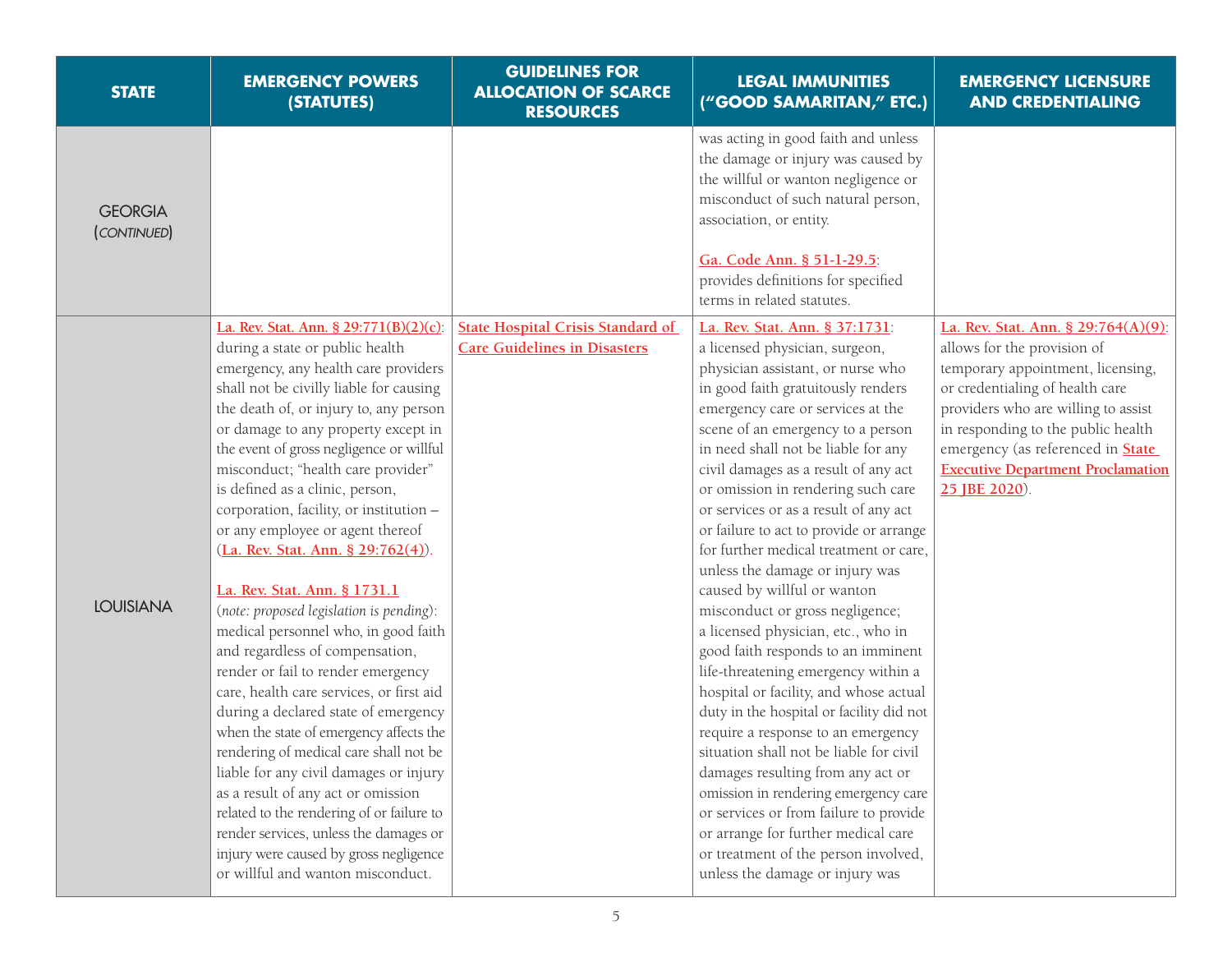| <b>STATE</b>                    | <b>EMERGENCY POWERS</b><br>(STATUTES) | <b>GUIDELINES FOR</b><br><b>ALLOCATION OF SCARCE</b><br><b>RESOURCES</b> | <b>LEGAL IMMUNITIES</b><br>("GOOD SAMARITAN," ETC.)                                                                                                                                                                                                                                                                                                                                                                                                                                                                                                                                                                                                                                                                                                                                                                                                                                                                                                                                                                                                                                                                                                                                                                                                                                                                                                                                                | <b>EMERGENCY LICENSURE</b><br><b>AND CREDENTIALING</b> |
|---------------------------------|---------------------------------------|--------------------------------------------------------------------------|----------------------------------------------------------------------------------------------------------------------------------------------------------------------------------------------------------------------------------------------------------------------------------------------------------------------------------------------------------------------------------------------------------------------------------------------------------------------------------------------------------------------------------------------------------------------------------------------------------------------------------------------------------------------------------------------------------------------------------------------------------------------------------------------------------------------------------------------------------------------------------------------------------------------------------------------------------------------------------------------------------------------------------------------------------------------------------------------------------------------------------------------------------------------------------------------------------------------------------------------------------------------------------------------------------------------------------------------------------------------------------------------------|--------------------------------------------------------|
| <b>LOUISIANA</b><br>(CONTINUED) |                                       |                                                                          | caused by willful or wanton<br>misconduct or gross negligence; an<br>on-call physician who gratuitously<br>attends, assists, or treats a patient who<br>comes into an emergency room or<br>department, including any appropriate<br>standard of care treatment necessitated<br>by the patient's emergent condition,<br>shall not be liable for civil damages<br>resulting from any act or omission<br>in rendering the emergency care or<br>service to a patient, with whom<br>there has been no prior relationship<br>or from failure to provide or arrange<br>for further medical care or treatment<br>to such patient unless the damage or<br>injury was caused by willful or wanton<br>misconduct or gross negligence;<br>any physician who is not licensed to<br>practice in Louisiana but who holds<br>a valid license to practice in any other<br>state who gratuitously renders care or<br>services at the scene of an emergency<br>shall not be charged with violation of<br>the Louisiana Medical Practice Act; no<br>EMT who in good faith gratuitously<br>renders emergency care or services at<br>the scene of an emergency to a person<br>in need shall be liable for any civil<br>damages as a result of any act or<br>omission in rendering the care or<br>services or as a result of any act or<br>failure to act to provide or arrange<br>for further medical treatment or care. |                                                        |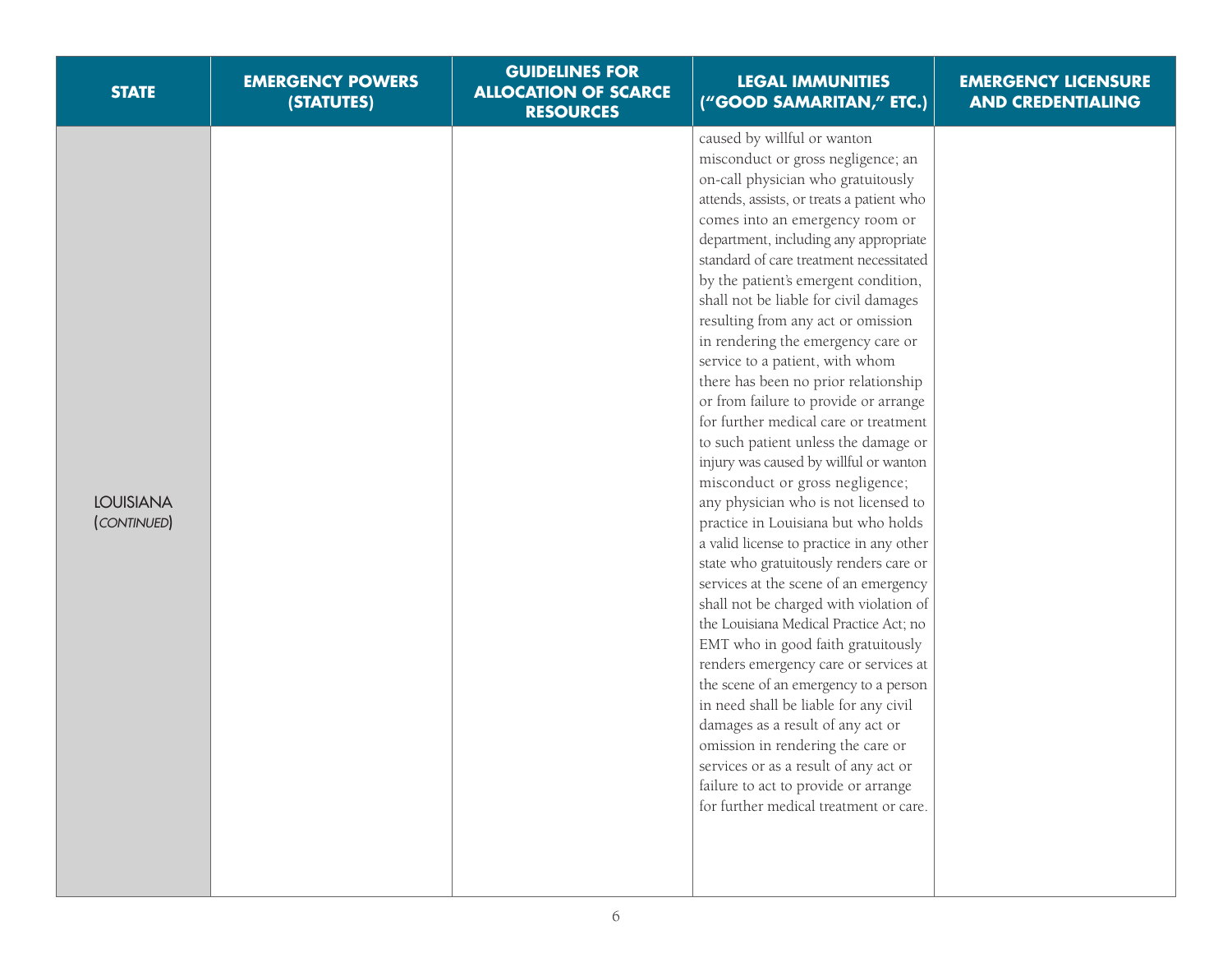| <b>STATE</b>    | <b>EMERGENCY POWERS</b><br>(STATUTES)                                                                                                                                                                                                                                                                                                 | <b>GUIDELINES FOR</b><br><b>ALLOCATION OF SCARCE</b><br><b>RESOURCES</b>                                                                                                                                                                                                                                                                                                                                                                                                                                                                                               | <b>LEGAL IMMUNITIES</b><br>("GOOD SAMARITAN," ETC.)                                                                                                                                                                                                                                                                                                                                                                                                                                                                                                                                                                                                                                                                                                                                                                                                                                                                                                                                                                                               | <b>EMERGENCY LICENSURE</b><br><b>AND CREDENTIALING</b>                                                                                                                                                                                                                                                                                                                                                                                                                                                                                                                                                                                                                                                                                                                                                                                                                                                                                                                                                                                                                                                                                                                                                                                                                                                                                                                                                                                                          |
|-----------------|---------------------------------------------------------------------------------------------------------------------------------------------------------------------------------------------------------------------------------------------------------------------------------------------------------------------------------------|------------------------------------------------------------------------------------------------------------------------------------------------------------------------------------------------------------------------------------------------------------------------------------------------------------------------------------------------------------------------------------------------------------------------------------------------------------------------------------------------------------------------------------------------------------------------|---------------------------------------------------------------------------------------------------------------------------------------------------------------------------------------------------------------------------------------------------------------------------------------------------------------------------------------------------------------------------------------------------------------------------------------------------------------------------------------------------------------------------------------------------------------------------------------------------------------------------------------------------------------------------------------------------------------------------------------------------------------------------------------------------------------------------------------------------------------------------------------------------------------------------------------------------------------------------------------------------------------------------------------------------|-----------------------------------------------------------------------------------------------------------------------------------------------------------------------------------------------------------------------------------------------------------------------------------------------------------------------------------------------------------------------------------------------------------------------------------------------------------------------------------------------------------------------------------------------------------------------------------------------------------------------------------------------------------------------------------------------------------------------------------------------------------------------------------------------------------------------------------------------------------------------------------------------------------------------------------------------------------------------------------------------------------------------------------------------------------------------------------------------------------------------------------------------------------------------------------------------------------------------------------------------------------------------------------------------------------------------------------------------------------------------------------------------------------------------------------------------------------------|
| <b>MARYLAND</b> | Maryland Public Safety § 14-3A-06:<br>a health care provider is immune<br>from civil or criminal liability if the<br>health care provider acts in good<br>faith and under a catastrophic health<br>emergency proclamation; "health care<br>provider" is noted to include most<br>health care facilities (§ 14-3A-01(e)<br>$(1)-(3)$ . | Maryland Framework for the<br><b>Allocation of Scarce Life-Sustaining</b><br><b>Medical Resources in a Catastrophic</b><br><b>Public Health Emergency</b><br>A Maryland AG opinion<br>interpreting § 5-603 establishes that<br>it immunizes a "provider who acts in<br>accordance" with mandatory ventilator<br>allocation protocols established by<br>the state and "likely" immunizes<br>clinicians who comply with voluntary<br>state-approved protocols, "regardless<br>of the negative consequences arising<br>from the withdrawal of a patient's<br>ventilator." | <b>Maryland Courts and Judicial</b><br>Proceedings § 5-603:<br>a licensed health care provider is not<br>civilly liable for any act or omission<br>in giving assistance or medical care<br>if the act or omission is not one of<br>gross negligence, the assistance or<br>medical care is provided without<br>fee or other compensation, and the<br>assistance or medical care is provided<br>at the scene of an emergency, in transit<br>to a medical facility, or through<br>communications with personnel<br>providing emergency assistance;<br>individuals not otherwise covered<br>herein are not civilly liable for any<br>act or omission in providing<br>assistance or medical aid to a victim<br>at the scene of an emergency if the<br>assistance or aid is provided in a<br>reasonably prudent manner, without<br>fee or other compensation, and the<br>individual relinquishes care of the<br>victim when someone who is licensed<br>or certified to provide medical care<br>or services becomes available to take<br>responsibility. | E.O. 9:<br>establishes that licensing, certification,<br>and credentialing of health care<br>practitioners is to be modified to<br>expand the practice capabilities,<br>permissions, and authorizations of<br>those who already hold a Maryland<br>license and those who are licensed<br>in other states; establishes that all<br>licenses, permits, registrations, and<br>other authorizations issued by the<br>state or its agencies that would expire<br>during the state of emergency will be<br>extended until the 30th day after the<br>state of emergency is lifted; allows<br>interstate reciprocity of health care<br>licenses for persons who hold valid,<br>unexpired licenses issued by another<br>state and engage in activities<br>authorized under said license at a<br>health care facility in Maryland if<br>doing so is necessary to allow the<br>health care facility to meet required<br>staffing ratios or to otherwise ensure<br>the continued and safe delivery of<br>health services and if the Health<br>Occupations Article allows the<br>issuance of a temporary license<br>to such person; allows inactive<br>practitioners to engage in activities<br>at health care facilities in Maryland<br>that would have been authorized<br>under the inactive license without<br>reinstating the inactive license if the<br>provider is determined competent<br>to engage in such activities by the<br>facility's supervisory personnel, if |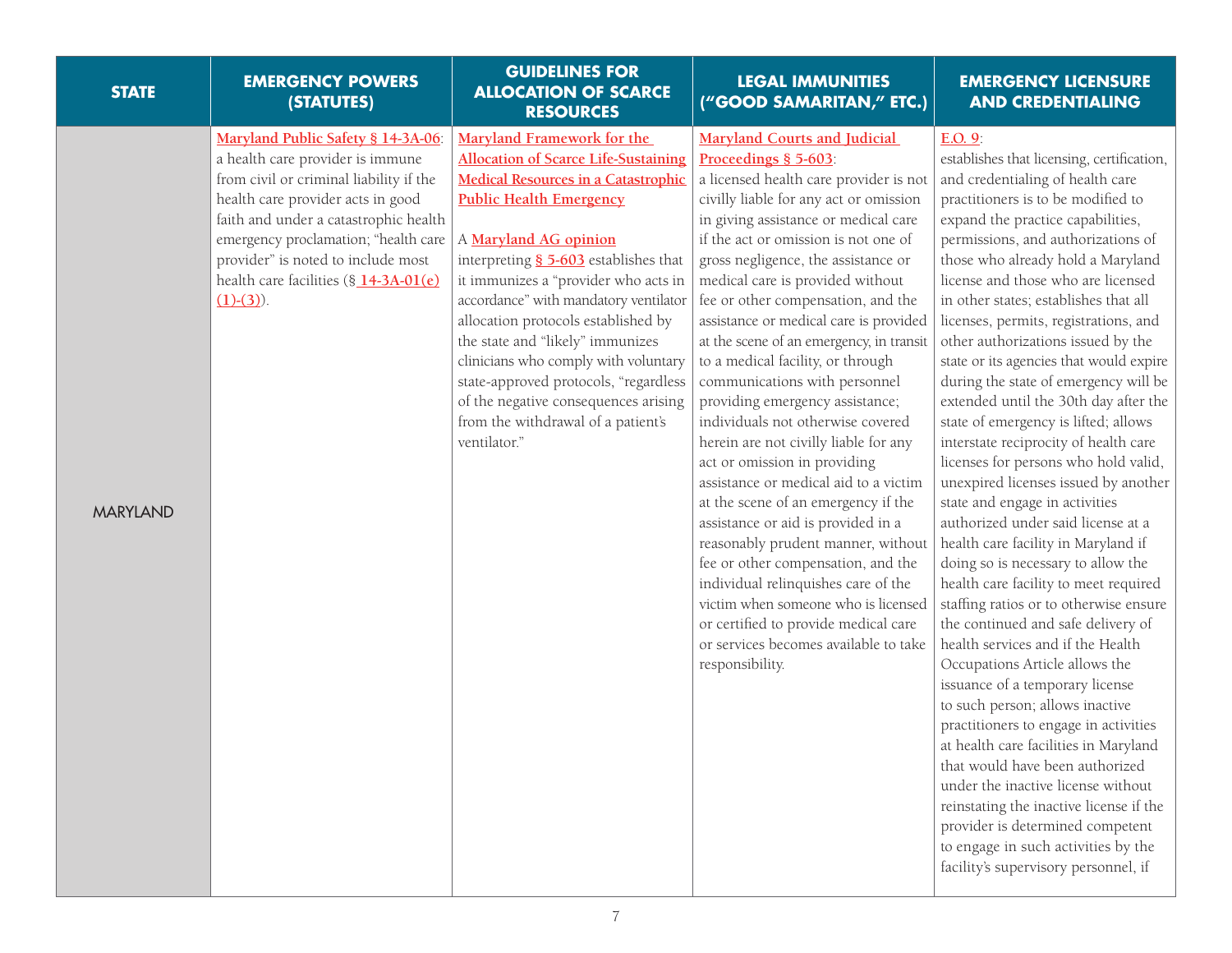| <b>STATE</b>                   | <b>EMERGENCY POWERS</b><br>(STATUTES)                                                                                                                                                                                                                                                                                                                                                                                                                                                         | <b>GUIDELINES FOR</b><br><b>ALLOCATION OF SCARCE</b><br><b>RESOURCES</b> | <b>LEGAL IMMUNITIES</b><br>("GOOD SAMARITAN," ETC.)                                                                                                                                                                                                                                                                                                                                                                                                                                                                                  | <b>EMERGENCY LICENSURE</b><br><b>AND CREDENTIALING</b>                                                                                                                                                                                                                                                                                                                                                                                                                                                                                                                                                                                                                                                                                                                                                                                                                                                                                   |
|--------------------------------|-----------------------------------------------------------------------------------------------------------------------------------------------------------------------------------------------------------------------------------------------------------------------------------------------------------------------------------------------------------------------------------------------------------------------------------------------------------------------------------------------|--------------------------------------------------------------------------|--------------------------------------------------------------------------------------------------------------------------------------------------------------------------------------------------------------------------------------------------------------------------------------------------------------------------------------------------------------------------------------------------------------------------------------------------------------------------------------------------------------------------------------|------------------------------------------------------------------------------------------------------------------------------------------------------------------------------------------------------------------------------------------------------------------------------------------------------------------------------------------------------------------------------------------------------------------------------------------------------------------------------------------------------------------------------------------------------------------------------------------------------------------------------------------------------------------------------------------------------------------------------------------------------------------------------------------------------------------------------------------------------------------------------------------------------------------------------------------|
| <b>MARYLAND</b><br>(CONTINUED) |                                                                                                                                                                                                                                                                                                                                                                                                                                                                                               |                                                                          |                                                                                                                                                                                                                                                                                                                                                                                                                                                                                                                                      | doing so is necessary to allow the<br>facility to meet required staffing ratios<br>or otherwise ensure the continued<br>and safe delivery of services, and if<br>the person could not reasonably<br>reinstate the inactive license in a<br>sufficient timeframe; expands the<br>scope of practice for health care<br>professionals to allow practitioners<br>to engage in activities not authorized<br>under the practitioner's license if<br>doing so is necessary to allow the<br>health care facility to meet required<br>staffing ratios or to otherwise ensure<br>the continued and safe delivery of<br>services and if qualified supervisory<br>personnel at the facility reasonably<br>conclude that the practitioner can<br>competently engage in such<br>activities and reasonably supervise<br>the practitioner (effective March 16,<br>2020, until the state of emergency<br>has been terminated) (§§ IV-VI, IX,<br>and XII). |
| <b>MISSISSIPPI</b>             | Miss. Code Ann. § 33-15-21:<br>neither the state nor any political<br>subdivision thereof, nor other<br>agencies, nor the agents, employees,<br>or representatives of any of them,<br>engaged in any emergency<br>management activities, while<br>complying with or attempting to<br>comply with this article or any rule<br>or regulation promulgated pursuant<br>to the provisions of this article, shall<br>be liable for the death of or injury to<br>any persons, or damage to property, | <b>Crisis Standards of Care</b>                                          | Miss. Code Ann. § 73-25-37.<br>no duly licensed health care provider<br>or any other person who, in good faith<br>and in the exercise of reasonable care,<br>renders emergency care to any injured<br>person at the scene of an emergency<br>or in transporting the injured person<br>to a place where medical assistance<br>can reasonably be expected, shall be<br>liable for any civil damages to the<br>injured person as a result of any acts<br>or omissions committed in good faith<br>and in the exercise of reasonable care | <b>Mississippi State Board of Medical</b><br><b>Licensure Amended Proclamation</b><br>of March 24, 2020:<br>establishes that out-of-state<br>physicians are allowed to continue<br>to see patients in Mississippi if they<br>have a pre-existing relationship with<br>the patient.                                                                                                                                                                                                                                                                                                                                                                                                                                                                                                                                                                                                                                                       |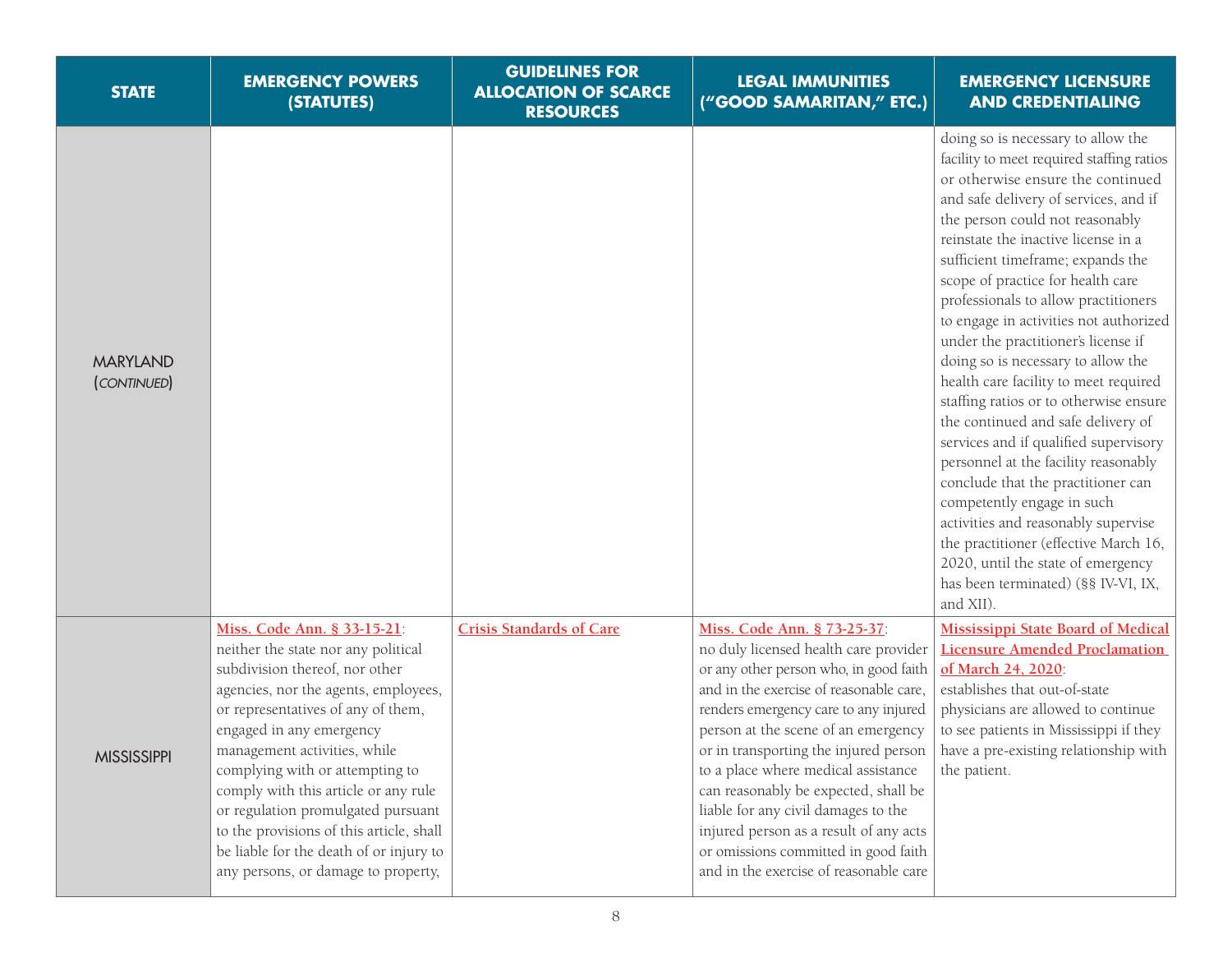| <b>STATE</b>                      | <b>EMERGENCY POWERS</b><br>(STATUTES)                                   | <b>GUIDELINES FOR</b><br><b>ALLOCATION OF SCARCE</b><br><b>RESOURCES</b> | <b>LEGAL IMMUNITIES</b><br>("GOOD SAMARITAN," ETC.)                                                                                                                                                                                                                                                                                                                                                                                                                                                                                                                                                                                                                                                                                                                                                                                                                                                                                                                                                                                                                                                                                                                                                                                                                                                                                                                                             | <b>EMERGENCY LICENSURE</b><br><b>AND CREDENTIALING</b>                                                                                                                                                                                   |
|-----------------------------------|-------------------------------------------------------------------------|--------------------------------------------------------------------------|-------------------------------------------------------------------------------------------------------------------------------------------------------------------------------------------------------------------------------------------------------------------------------------------------------------------------------------------------------------------------------------------------------------------------------------------------------------------------------------------------------------------------------------------------------------------------------------------------------------------------------------------------------------------------------------------------------------------------------------------------------------------------------------------------------------------------------------------------------------------------------------------------------------------------------------------------------------------------------------------------------------------------------------------------------------------------------------------------------------------------------------------------------------------------------------------------------------------------------------------------------------------------------------------------------------------------------------------------------------------------------------------------|------------------------------------------------------------------------------------------------------------------------------------------------------------------------------------------------------------------------------------------|
| <b>MISSISSIPPI</b><br>(CONTINUED) | as a result of such activity, except in<br>cases of willful misconduct. |                                                                          | by such person in rendering the<br>emergency care to the injured<br>person; the immunity (subsection<br>(1)); except in cases of gross<br>negligence or willful misconduct,<br>civil immunity shall apply to any<br>licensed physician or pharmacist<br>who prescribes or recommends to<br>an eligible patient regarding<br>prescription for or treatment with an<br>investigational drug, biological<br>product, or device under § 41-141-<br>1, and the applicable State Board<br>shall be prohibited from taking any<br>adverse action against the license of<br>such provider based solely on the<br>provider's actions.<br>Miss. Code Ann. § 73-25-38:<br>any licensed physician, physician<br>assistant, or certified nurse<br>practitioner who voluntarily provides<br>needed medical or health services to<br>any person without the expectation<br>of payment due to the inability of<br>such person to pay for said services<br>shall be immune from liability for<br>any civil action arising out of the<br>provision of such medical or health<br>services provided in good faith on a<br>charitable basis (with the exception<br>of acts of willful or gross negligence)<br>(requires a written waiver in advance<br>of providing care, except in cases<br>rendering emergency care pursuant<br>to § 73-25-37); any licensed physician,<br>physician assistant, or certified nurse | <b>Mississippi State Board of Medical</b><br>Licensure:<br>extended the deadline for CME to<br>December 31, 2020, and announced<br>that licenses must still be renewed<br>during the renewal period from May 1<br>through June 30, 2020. |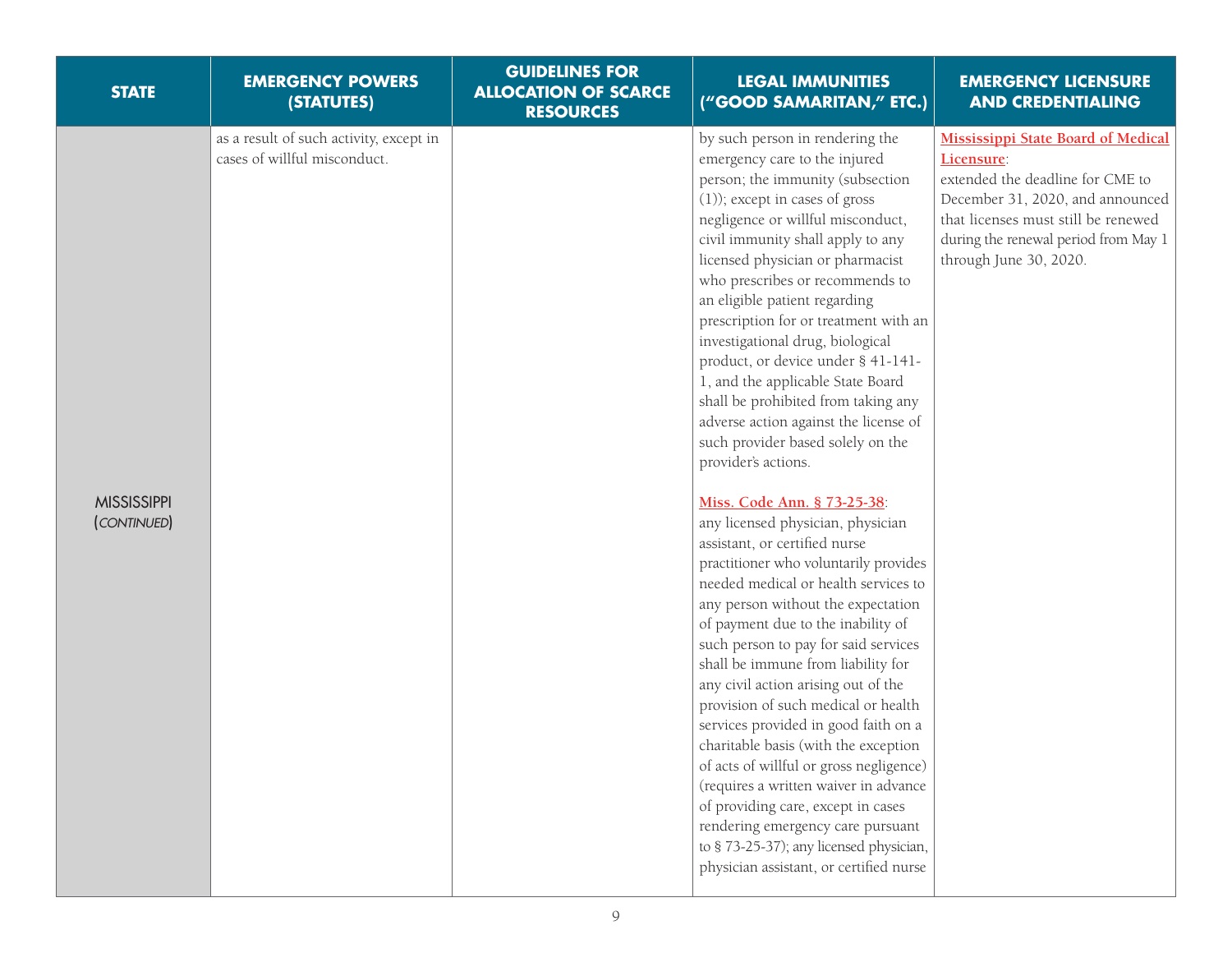| <b>STATE</b>                      | <b>EMERGENCY POWERS</b><br>(STATUTES) | <b>GUIDELINES FOR</b><br><b>ALLOCATION OF SCARCE</b><br><b>RESOURCES</b> | <b>LEGAL IMMUNITIES</b><br>("GOOD SAMARITAN," ETC.)                                                                                                                                                                                                                                                                                                                                                                                                                                                                                                                                                                                                                                                                                                                                                                                                                                                                                                                                                                                                                                                                                                                                                                                                                                                                                                                                                                                                           | <b>EMERGENCY LICENSURE</b><br><b>AND CREDENTIALING</b> |
|-----------------------------------|---------------------------------------|--------------------------------------------------------------------------|---------------------------------------------------------------------------------------------------------------------------------------------------------------------------------------------------------------------------------------------------------------------------------------------------------------------------------------------------------------------------------------------------------------------------------------------------------------------------------------------------------------------------------------------------------------------------------------------------------------------------------------------------------------------------------------------------------------------------------------------------------------------------------------------------------------------------------------------------------------------------------------------------------------------------------------------------------------------------------------------------------------------------------------------------------------------------------------------------------------------------------------------------------------------------------------------------------------------------------------------------------------------------------------------------------------------------------------------------------------------------------------------------------------------------------------------------------------|--------------------------------------------------------|
| <b>MISSISSIPPI</b><br>(CONTINUED) |                                       |                                                                          | practitioner assisting with emergency<br>management, emergency operations,<br>or hazard mitigation in response<br>to any emergency who voluntarily<br>provides needed medical or health<br>services without fee or other<br>compensation shall not be liable for<br>civil damages on the basis of any act<br>or omission if the provider was acting<br>in good faith and within the scope<br>of their license, education, and<br>training, and the acts or omissions<br>were not caused from gross, willful<br>or wanton acts of negligence; any<br>physician who voluntarily renders<br>any medical service under a special<br>volunteer medical license under §<br>73-25-18 without any payment or<br>compensation shall be immune from<br>liability for any civil action arising<br>out of any act or omission resulting<br>from the rendering of the medical<br>service unless the act or omission was<br>the result of the physician's gross<br>negligence or willful misconduct<br>(requires a written or oral agreement<br>in advance); any licensed physician,<br>or any physician who is retired from<br>active practice and who has been<br>previously issued an unrestricted<br>license to practice in any state or<br>who has been issued a special<br>volunteer medical license under §<br>73-25-18 shall be immune from<br>liability for any civil action arising<br>out of any medical care or treatment<br>provided while voluntarily serving |                                                        |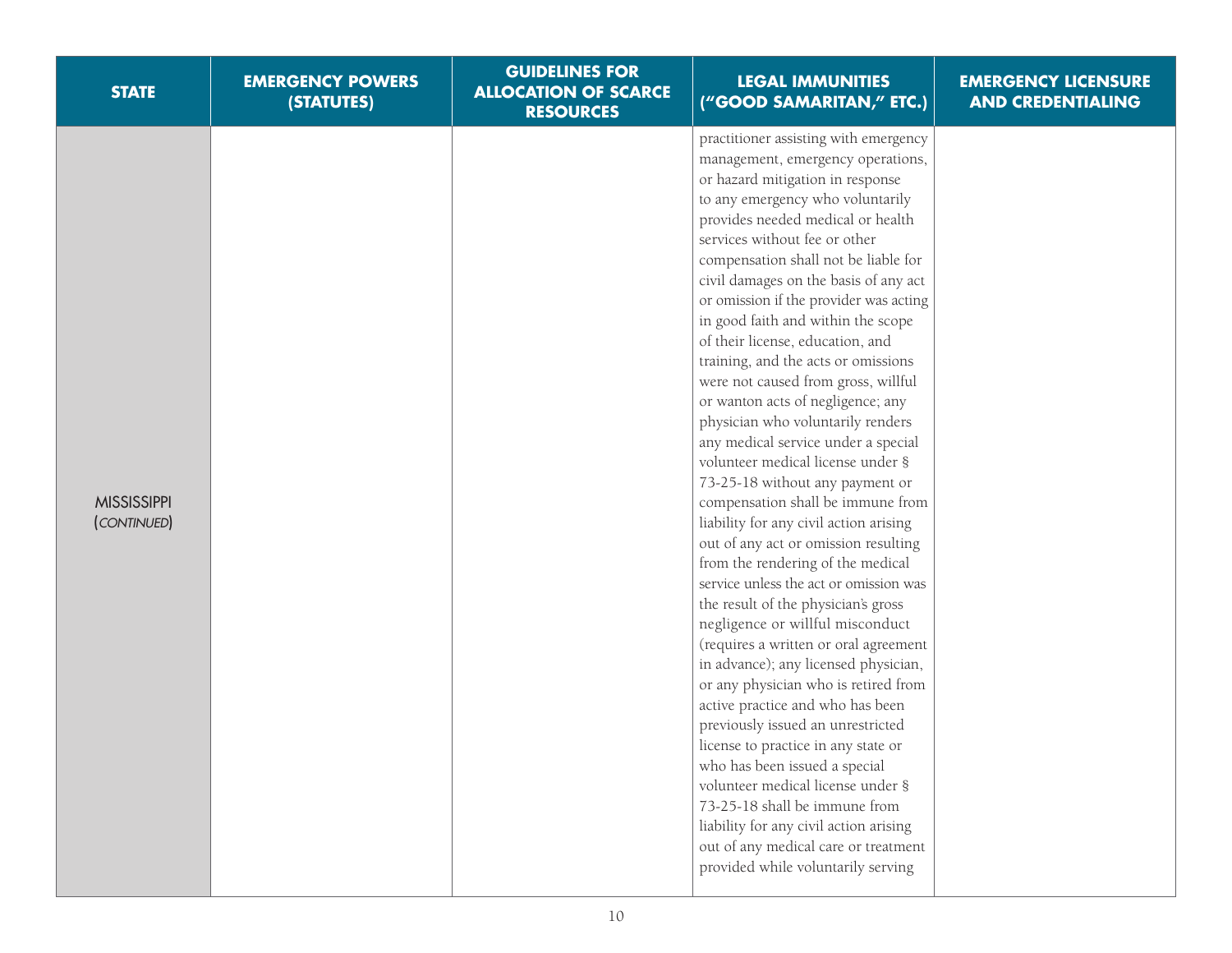| <b>STATE</b>                      | <b>EMERGENCY POWERS</b><br>(STATUTES)                                                                                                                                                                                                                                                                                                                                                                                                                                                                                                                                                                                                                                                                                                                                                                                                                                                                                                                                                                                                                                                                      | <b>GUIDELINES FOR</b><br><b>ALLOCATION OF SCARCE</b><br><b>RESOURCES</b> | <b>LEGAL IMMUNITIES</b><br>("GOOD SAMARITAN," ETC.)                                                                                                                                                                                                                                                                                                                                                                                                                                                                                                   | <b>EMERGENCY LICENSURE</b><br><b>AND CREDENTIALING</b>                                                                                                                                                                                                                                                                                                                                                                                  |
|-----------------------------------|------------------------------------------------------------------------------------------------------------------------------------------------------------------------------------------------------------------------------------------------------------------------------------------------------------------------------------------------------------------------------------------------------------------------------------------------------------------------------------------------------------------------------------------------------------------------------------------------------------------------------------------------------------------------------------------------------------------------------------------------------------------------------------------------------------------------------------------------------------------------------------------------------------------------------------------------------------------------------------------------------------------------------------------------------------------------------------------------------------|--------------------------------------------------------------------------|-------------------------------------------------------------------------------------------------------------------------------------------------------------------------------------------------------------------------------------------------------------------------------------------------------------------------------------------------------------------------------------------------------------------------------------------------------------------------------------------------------------------------------------------------------|-----------------------------------------------------------------------------------------------------------------------------------------------------------------------------------------------------------------------------------------------------------------------------------------------------------------------------------------------------------------------------------------------------------------------------------------|
| <b>MISSISSIPPI</b><br>(CONTINUED) | SC Code § 44-4-570                                                                                                                                                                                                                                                                                                                                                                                                                                                                                                                                                                                                                                                                                                                                                                                                                                                                                                                                                                                                                                                                                         | <b>South Carolina Prepares for</b>                                       | as "doctor of the day" for members<br>of the State Legislature, legislative or<br>other state employees, or any visitor<br>to the State Capitol on the date of<br>such service (with the exception of<br>acts of willful or gross negligence).<br>SC Code § 15-1-310:                                                                                                                                                                                                                                                                                 | The Board of Medical Examiners                                                                                                                                                                                                                                                                                                                                                                                                          |
| <b>SOUTH CAROLINA</b>             | any health care provider appointed<br>during a state of public health<br>emergency must not be held liable<br>for any civil damages as a result of<br>medical care or treatment, including<br>but not limited to trauma care and<br>triage assessment, related to the<br>appointment of the health care<br>provider and the prescribed duties<br>unless the damages result from<br>providing, or failing to provide,<br>medical care or treatment under<br>circumstances demonstrating<br>a reckless disregard for the<br>consequences so as to affect the<br>life or health of the patient; this<br>subsection applies if the health care<br>provider does not receive payment<br>from the state other than as allowed<br>by § 8-25-40 for the appointed<br>services and prescribed duties; if the<br>provider is an employee of the state,<br>the provider may continue to receive<br>compensation from their employer;<br>this subsection applies whether the<br>health care provider was paid, should<br>have been paid, or expected to be paid<br>for the services at the time they were<br>rendered. | Pandemic Influenza: An Ethical<br><b>Perspective</b>                     | any person who in good faith<br>gratuitously renders emergency<br>care at the scene of an accident or<br>emergency to the victim thereof shall<br>not be liable for any civil damages for<br>any personal injury as a result of any<br>act or omission by such person in<br>rendering the emergency care or as<br>a result of any act or failure to act<br>to provide or arrange for further<br>medical treatment or care for the<br>injured person, except acts or<br>omissions amounting to gross<br>negligence or willful or wanton<br>misconduct. | and the Board of Nursing have<br>instituted procedures to issue<br>temporary licenses on an expedited<br>basis (by application for out-of-state<br>physicians, physician assistants,<br>respiratory therapists, and non-<br>compact state nurses); South<br>Carolina is part of the Enhanced<br>Nursing Licensure Compact, which<br>allows license reciprocity for RNs<br>and LPNs in 32 other states who<br>have multi-state licenses. |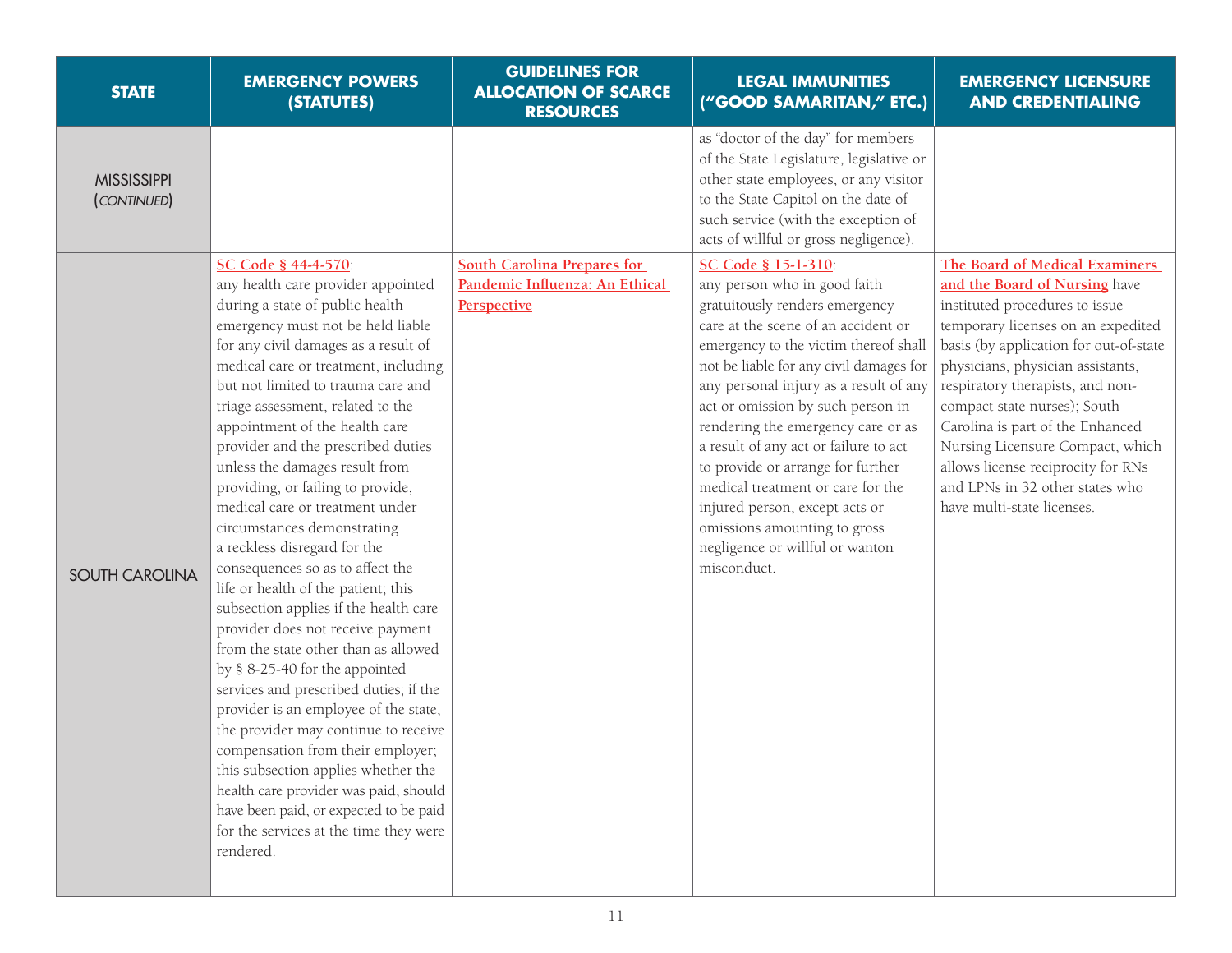| <b>STATE</b>     | <b>EMERGENCY POWERS</b><br>(STATUTES)                                                                                                                                                                                                                                                                                                                                                                                                                                                                                                                                                                                                                                                                                                                                                                                                                                                                                                                                                                                                                                                                                                                                          | <b>GUIDELINES FOR</b><br><b>ALLOCATION OF SCARCE</b><br><b>RESOURCES</b>                                                                                                          | <b>LEGAL IMMUNITIES</b><br>("GOOD SAMARITAN," ETC.)                                                                                                                                                                                                                                                                                                                                                                                                                                                                                                                                                                                                                                                                                                                                                                                                                                                                                                                                                                                                                                                                                                  | <b>EMERGENCY LICENSURE</b><br><b>AND CREDENTIALING</b>                                                                                                                                                                                                                                                                                                                                                                                                                                                                                                                                                                                                                                                                                                                                                                                                                                                                                                                                                                                                                                                                                                                                                                                                                                                                                                                                                             |
|------------------|--------------------------------------------------------------------------------------------------------------------------------------------------------------------------------------------------------------------------------------------------------------------------------------------------------------------------------------------------------------------------------------------------------------------------------------------------------------------------------------------------------------------------------------------------------------------------------------------------------------------------------------------------------------------------------------------------------------------------------------------------------------------------------------------------------------------------------------------------------------------------------------------------------------------------------------------------------------------------------------------------------------------------------------------------------------------------------------------------------------------------------------------------------------------------------|-----------------------------------------------------------------------------------------------------------------------------------------------------------------------------------|------------------------------------------------------------------------------------------------------------------------------------------------------------------------------------------------------------------------------------------------------------------------------------------------------------------------------------------------------------------------------------------------------------------------------------------------------------------------------------------------------------------------------------------------------------------------------------------------------------------------------------------------------------------------------------------------------------------------------------------------------------------------------------------------------------------------------------------------------------------------------------------------------------------------------------------------------------------------------------------------------------------------------------------------------------------------------------------------------------------------------------------------------|--------------------------------------------------------------------------------------------------------------------------------------------------------------------------------------------------------------------------------------------------------------------------------------------------------------------------------------------------------------------------------------------------------------------------------------------------------------------------------------------------------------------------------------------------------------------------------------------------------------------------------------------------------------------------------------------------------------------------------------------------------------------------------------------------------------------------------------------------------------------------------------------------------------------------------------------------------------------------------------------------------------------------------------------------------------------------------------------------------------------------------------------------------------------------------------------------------------------------------------------------------------------------------------------------------------------------------------------------------------------------------------------------------------------|
| <b>TENNESSEE</b> | Tenn. Code Ann. § 58-2-107:<br>if the Governor declares an<br>emergency in response to a<br>catastrophic or major disaster,<br>voluntary health care providers,<br>including hospitals and community<br>mental health care centers,<br>participating in the Emergency<br>Management Assistance Compact<br>or Southern Regional Emergency<br>Management Assistance Compact are<br>immune from liability in providing<br>health care to victims, as long as the<br>services are provided within the limits<br>of the provider's license, certification,<br>or authorization, unless an act or<br>omission was the result of gross<br>negligence or willful misconduct;<br>if additional medical resources are<br>required, the Governor, by executive<br>order, may provide limited liability<br>protection to health care providers,<br>including hospitals and community<br>mental health care centers, etc., who<br>render services within the limits<br>of their license, certification, or<br>authorization to victims of such<br>emergencies, provided that this<br>protection may not include any<br>act or omission caused by gross<br>negligence or willful misconduct. | <b>Guidance for the Ethical</b><br><b>Allocation of Scarce Resources</b><br>During a Community-Wide Public<br><b>Health Emergency as Declared by</b><br>the Governor of Tennessee | Tenn. Code Ann. § 63-6-218:<br>any licensed health care provider or<br>any member of a volunteer first aid,<br>rescue, or emergency squad that<br>provides emergency public first aid<br>and rescue services, who, in good<br>faith, renders or participates in<br>rendering emergency services during<br>a medical emergency, in route to and<br>while at a medical facility, or at a<br>public event, shall not be liable<br>to victims or persons receiving<br>emergency care for any civil damages<br>as a result of an act or omission by<br>such person, or as a result of any act<br>or failure to act to provide or arrange<br>for further medical treatment or care,<br>except for such damages as may<br>result from the gross negligence of<br>the person rendering such emergency<br>care; a receiving medical facility shall<br>not be liable for any civil damages as<br>a result of any act or omission of any<br>member of a volunteer first aid,<br>rescue, or emergency squad that<br>provides emergency public first aid<br>and rescue services while such person<br>is assisting medical personnel at the<br>receiving facility. | E.O. 15 and E.O. 20:<br>Tennessee statutes are suspended<br>to the extent necessary to give the<br>Commissioner of Health the<br>discretion to allow a health care<br>professional who is licensed in<br>another state, and who would<br>otherwise be subject to the licensing<br>requirements of Tennessee, to engage<br>in the practice of such individual's<br>profession in Tennessee, if such<br>individual is a health care professional<br>who is assisting in the medical<br>response to COVID-19, including<br>treating routine or other medical<br>conditions, with form for practicing<br>under this provision as posted on the<br>Tennessee Department of Health's<br>Professional Boards webpage; Tenn.<br>Code Ann. § 68-11-201(20) is<br>suspended to the extent necessary<br>to allow health care professionals<br>who would otherwise be subject to<br>licensing requirements to provide<br>localized treatment of patients in<br>temporary residences; Nurse<br>Practitioner and Physician Assistant<br>requirements for certain prescription<br>collaboration requirements are<br>relaxed; existing health care<br>professional licenses that are set to<br>expire during the time of the E.O.<br>will carry over and can be renewed,<br>without fine or penalty, within three<br>months from the expiration date;<br>initial health care license fee and<br>notary requirements are suspended; |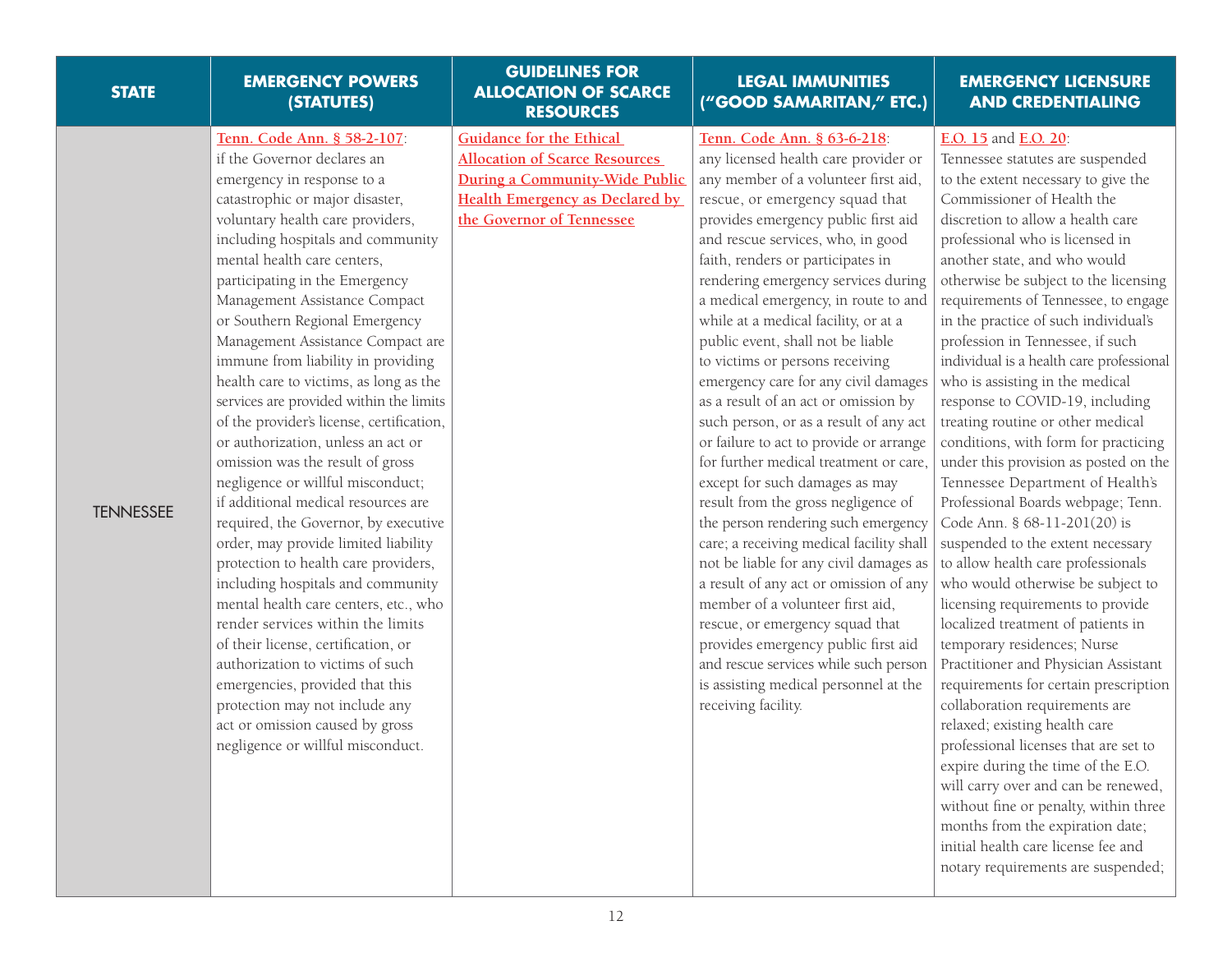| <b>STATE</b>                    | <b>EMERGENCY POWERS</b><br>(STATUTES) | <b>GUIDELINES FOR</b><br><b>ALLOCATION OF SCARCE</b><br><b>RESOURCES</b> | <b>LEGAL IMMUNITIES</b><br>("GOOD SAMARITAN," ETC.) | <b>EMERGENCY LICENSURE</b><br><b>AND CREDENTIALING</b>                                                                                                                                                                                                                                                                                                                                                                                                                                                                                                                                                                                                                                                                                                                                                                                                                                                                                                                                                                                                                                                                                                                                                                                                                                                                                                                                                                         |
|---------------------------------|---------------------------------------|--------------------------------------------------------------------------|-----------------------------------------------------|--------------------------------------------------------------------------------------------------------------------------------------------------------------------------------------------------------------------------------------------------------------------------------------------------------------------------------------------------------------------------------------------------------------------------------------------------------------------------------------------------------------------------------------------------------------------------------------------------------------------------------------------------------------------------------------------------------------------------------------------------------------------------------------------------------------------------------------------------------------------------------------------------------------------------------------------------------------------------------------------------------------------------------------------------------------------------------------------------------------------------------------------------------------------------------------------------------------------------------------------------------------------------------------------------------------------------------------------------------------------------------------------------------------------------------|
| <b>TENNESSEE</b><br>(CONTINUED) |                                       |                                                                          |                                                     | the Commissioner of Health has<br>authority to grant a license, certificate,<br>or registration to a health care<br>professional who has been out of<br>practice (e.g., retired) for a period of<br>time without requiring demonstration<br>of continued competency or licensing<br>board interview, provided that<br>the individual satisfies all other<br>requirements for licensure,<br>certification, or registration; proof of<br>completion of continuing education<br>or demonstration of continuing<br>competence requirements for<br>reinstatement of a health care<br>provider's license, certification,<br>or registration are suspended;<br>Department of Health inspections<br>or investigations of various facilities<br>are suspended (however, the<br>Department of Health reserves the<br>right to inspect or investigate, in<br>their sole discretion, when public<br>health, safety, or welfare necessitates);<br>hospital Certificate of Need<br>requirements are suspended to the<br>extent necessary to temporarily<br>increase the number of licensed<br>hospital beds at any location or<br>temporarily establish hospital and<br>diagnostic services at any location,<br>if necessary for the treatment of<br>COVID-19 patients, and to the<br>extent necessary to facilitate other<br>authorized activities; health care<br>professionals who are licensed in<br>another state who are authorized to |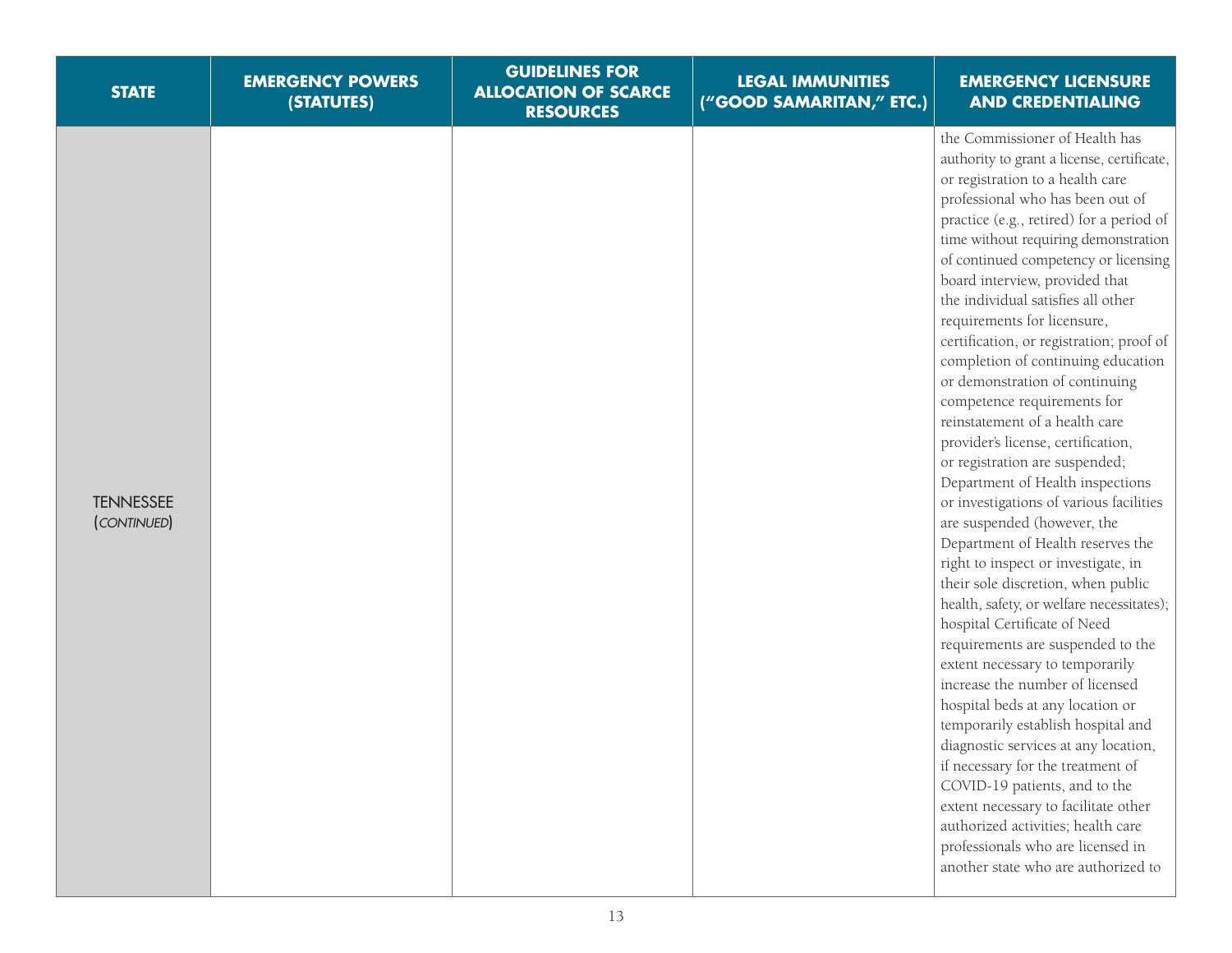| <b>STATE</b>                    | <b>EMERGENCY POWERS</b><br>(STATUTES)                                                                                                                                                                                                                                                                                | <b>GUIDELINES FOR</b><br><b>ALLOCATION OF SCARCE</b><br><b>RESOURCES</b>                                                                                                                 | <b>LEGAL IMMUNITIES</b><br>("GOOD SAMARITAN," ETC.)                                                                                                                                                                                                                                                                          | <b>EMERGENCY LICENSURE</b><br><b>AND CREDENTIALING</b>                                                                                                                                                                                                                                                                                                                                                                                                                                                                                                                        |
|---------------------------------|----------------------------------------------------------------------------------------------------------------------------------------------------------------------------------------------------------------------------------------------------------------------------------------------------------------------|------------------------------------------------------------------------------------------------------------------------------------------------------------------------------------------|------------------------------------------------------------------------------------------------------------------------------------------------------------------------------------------------------------------------------------------------------------------------------------------------------------------------------|-------------------------------------------------------------------------------------------------------------------------------------------------------------------------------------------------------------------------------------------------------------------------------------------------------------------------------------------------------------------------------------------------------------------------------------------------------------------------------------------------------------------------------------------------------------------------------|
| <b>TENNESSEE</b><br>(CONTINUED) |                                                                                                                                                                                                                                                                                                                      |                                                                                                                                                                                          |                                                                                                                                                                                                                                                                                                                              | temporarily practice in Tennessee are<br>permitted to engage in telemedicine<br>services with patients in Tennessee<br>to the extent the scope of practice<br>of the applicable professional license<br>in this state would authorize the<br>professional to diagnose and treat<br>patients; prohibitions on telemedicine<br>services by pain management clinics<br>are suspended; telehealth services<br>restrictions of Tenn. Code Ann. §<br>$63-1-155(a)(1)$ are suspended,<br>regardless of the provider's authority<br>to diagnose (II 2, 4-7, 10, 38).                  |
| <b>TEXAS</b>                    | Tex. Code Ann. § 418.043(18):<br>requires the Texas Division of<br>Emergency Management to establish<br>a liability awareness program for<br>volunteers, including medical<br>professionals, for emergency<br>management (but note: the confines of<br>the extent of liability are not indicated<br>in the statute). | No relevant guidelines found                                                                                                                                                             | Tex. Code Ann. § 74.151:<br>a person who in good faith<br>administers emergency care is not<br>liable for civil damages for an act<br>performed during the emergency,<br>unless the act is willfully or wantonly<br>negligent; this section does not apply<br>to care administered for or in<br>expectation of remuneration. | The Texas Medical Board is<br>automatically extending license and<br>permit expiration dates for physicians,<br>physician assistants, respiratory care<br>practitioners, surgical assistants,<br>and others; continuing education<br>requirements related to the renewal<br>extension will be waived.<br>The <b>Texas Medical Board</b> , pursuant<br>to Tex. Code Ann. § 172.20 and §<br>172.21, is allowing out-of-state<br>physicians and other types of health<br>care professionals to obtain a limited<br>emergency licenses or hospital-to-<br>hospital credentialing. |
| <b>VIRGINIA</b>                 | VA Code Ann. § 44-146.23:<br>neither the Commonwealth nor any<br>political subdivision thereof, nor<br>federal agencies, nor other public or<br>private agencies, nor, except in the<br>cases of willful misconduct, public<br>or private employees, nor                                                             | <b>Critical Resource Shortages</b><br>Planning Guide, with Hospital<br>Template<br>(note: VA Code Ann. § 8.01-225.02<br>discusses liability immunities when<br>resource shortages exist) | VA Code Ann. § 8.01-225:<br>any person who, in good faith, renders<br>emergency care or assistance, without<br>compensation, to any ill person at<br>an emergency scene, at a screening<br>location, or en route to a hospital,<br>medical clinic, or doctor's office,                                                       | The <b>Department of Health</b><br>Professions issued a waiver of<br>requirements for reinstating or<br>reactivating licenses for physicians,<br>physician assistants, and respiratory<br>therapists who held unrestricted active<br>licenses that were issued within the                                                                                                                                                                                                                                                                                                     |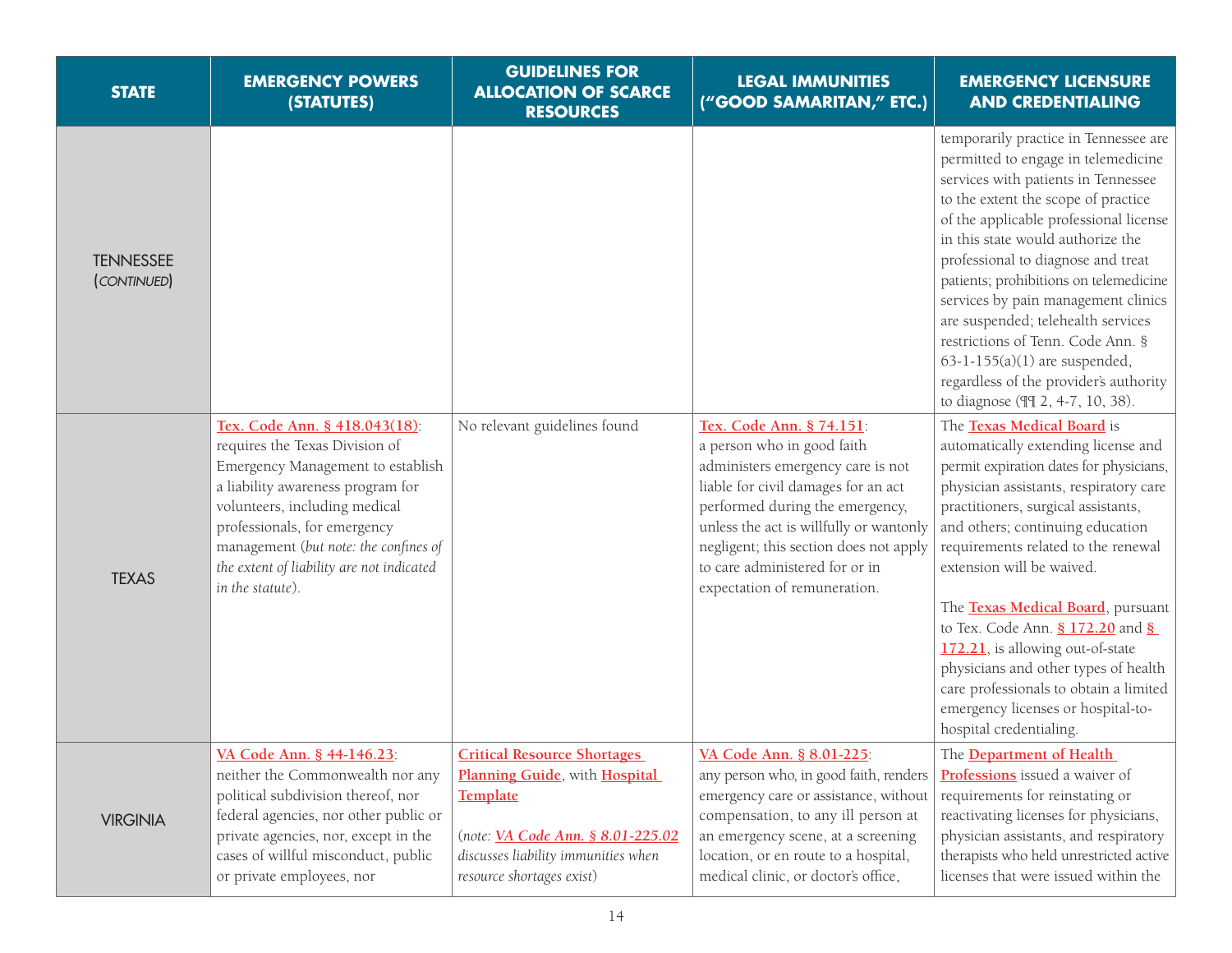| <b>STATE</b>                   | <b>EMERGENCY POWERS</b><br>(STATUTES)                                                                                                                                                                                                                                                                                                                                                                                                                                                                                                                                                                                                                                                                                                                                                                                                                                                                                                                                                                                                                                                                                                                                                                                                                                                                                                                                                                                               | <b>GUIDELINES FOR</b><br><b>ALLOCATION OF SCARCE</b><br><b>RESOURCES</b> | <b>LEGAL IMMUNITIES</b><br>("GOOD SAMARITAN," ETC.)                                                                                                                                                                                                                                                                                                                                                                                                                                                                                                                                                                                                                                                                                                                                                                                           | <b>EMERGENCY LICENSURE</b><br><b>AND CREDENTIALING</b>                                                                                                                                                                                                                                                                                                                                                                                                                                                                                                                                                                                                                                                                                                                                                                                                                                                                                                                                                                                                                                                                  |
|--------------------------------|-------------------------------------------------------------------------------------------------------------------------------------------------------------------------------------------------------------------------------------------------------------------------------------------------------------------------------------------------------------------------------------------------------------------------------------------------------------------------------------------------------------------------------------------------------------------------------------------------------------------------------------------------------------------------------------------------------------------------------------------------------------------------------------------------------------------------------------------------------------------------------------------------------------------------------------------------------------------------------------------------------------------------------------------------------------------------------------------------------------------------------------------------------------------------------------------------------------------------------------------------------------------------------------------------------------------------------------------------------------------------------------------------------------------------------------|--------------------------------------------------------------------------|-----------------------------------------------------------------------------------------------------------------------------------------------------------------------------------------------------------------------------------------------------------------------------------------------------------------------------------------------------------------------------------------------------------------------------------------------------------------------------------------------------------------------------------------------------------------------------------------------------------------------------------------------------------------------------------------------------------------------------------------------------------------------------------------------------------------------------------------------|-------------------------------------------------------------------------------------------------------------------------------------------------------------------------------------------------------------------------------------------------------------------------------------------------------------------------------------------------------------------------------------------------------------------------------------------------------------------------------------------------------------------------------------------------------------------------------------------------------------------------------------------------------------------------------------------------------------------------------------------------------------------------------------------------------------------------------------------------------------------------------------------------------------------------------------------------------------------------------------------------------------------------------------------------------------------------------------------------------------------------|
| <b>VIRGINIA</b><br>(CONTINUED) | representatives of any of them,<br>engaged in any emergency services<br>activities, while complying with<br>or attempting to comply with this<br>chapter or any rule, regulation, or<br>executive order promulgated pursuant<br>to the provisions of this chapter, shall<br>be liable for the death of, or any injury<br>to, persons or damage to property<br>as a result of such activities;<br>representatives of public or private<br>employees shall include but not be<br>limited to volunteers in state and local<br>services who serve in a Medical<br>Reserve Corps unit or on a<br>Community Emergency Response<br>Team; if any person holds a license,<br>certificate, or other permit issued by<br>any state evidencing the meeting of<br>qualifications for professional skills,<br>the person, without compensation<br>other than reimbursement for actual<br>and necessary expenses, may render<br>aid involving that skill in the<br>Commonwealth during a disaster,<br>and such person shall not be liable<br>for negligently causing the death of<br>or injury to any person; no legal<br>entity or any representative or agent<br>thereof who, provides services or<br>facilities pursuant to a Governor-<br>declared emergency and at the<br>request and direction of the State<br>Department of Emergency<br>Management or a county or city<br>employee whose responsibilities<br>include emergency management, |                                                                          | shall not be liable for any civil<br>damages for acts or omissions<br>resulting from the rendering of such<br>care or assistance.<br>VA Code Ann. § 8.01-225.02:<br>in the absence of gross negligence or<br>willful misconduct, any health care<br>provider who responds to a disaster<br>shall not be liable for any injury or<br>wrongful death of any person arising<br>from the delivery or withholding of<br>health care when a state or local<br>emergency has been declared and<br>the emergency and subsequent<br>conditions caused a lack of resources.<br>attributable to the disaster, rendering<br>the health care provider unable to<br>provide the level or manner of care<br>that otherwise would have been<br>required in the absence of the<br>emergency and which resulted in<br>the injury or wrongful death at<br>issue. | past four years.<br>The <b>Board of Medicine</b> is<br>streamlining its licensing process<br>for physicians, surgeons, physician<br>assistants, podiatrists, and respiratory<br>therapists; the process for license<br>verification now allows for immediate<br>verification.<br>E.O. 42 and E.O. 51:<br>a license issued to a health care<br>practitioner by another state, and in<br>good standing with such state, shall<br>be deemed to be an active license<br>issued by the Commonwealth to<br>provide health care or professional<br>services as a health care practitioner<br>of the same type for which such<br>license is issued in another state,<br>provided such health care<br>practitioner is engaged by a hospital,<br>licensed nursing facility, or dialysis<br>facility in the Commonwealth for<br>the purpose of assisting that facility<br>with public health and medical<br>disaster response operations (and<br>hospitals, nursing facilities, and<br>dialysis facilities must submit out-of-<br>state practitioner information to the<br>applicable licensing authority in the<br>Commonwealth). |